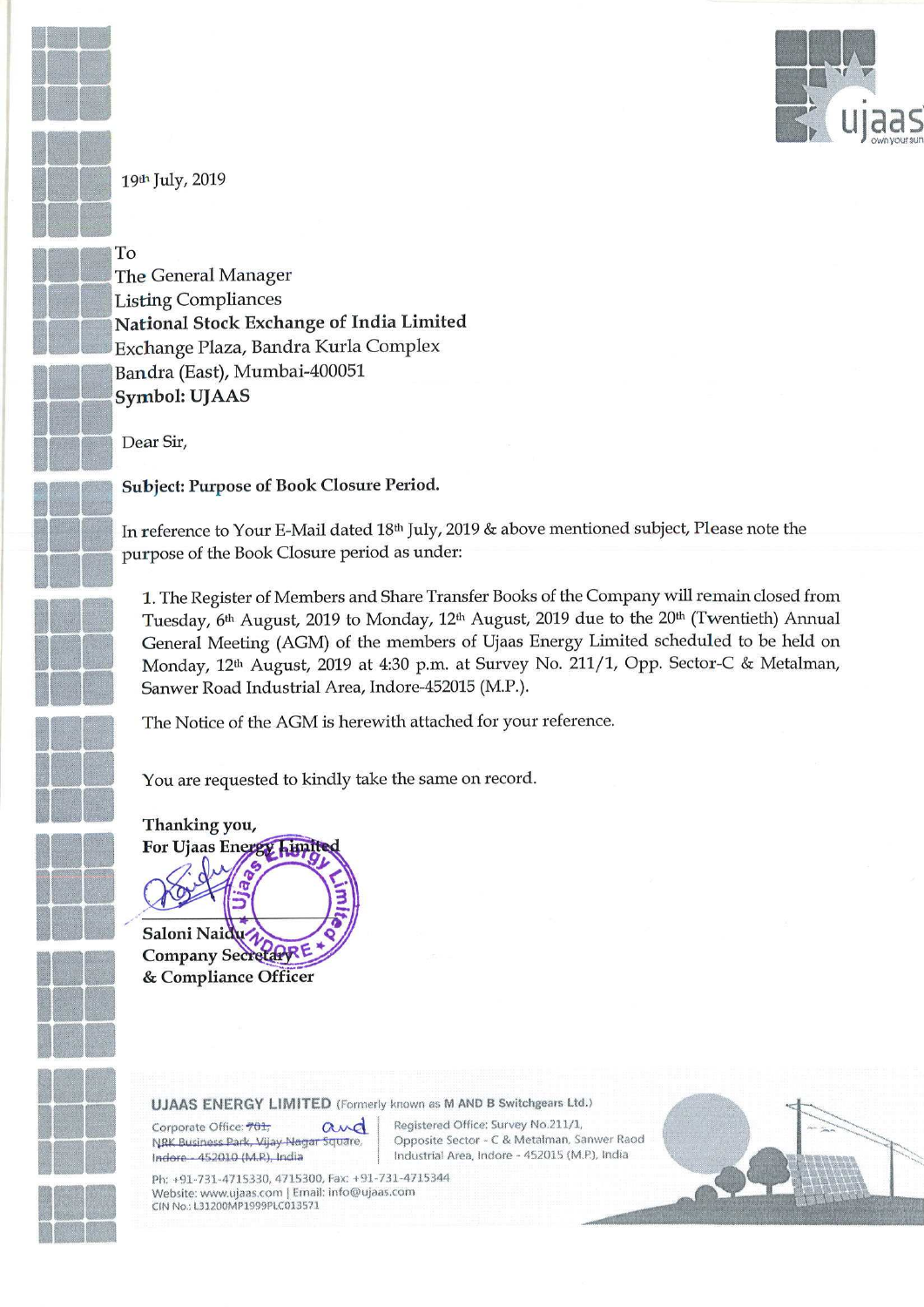## **NOTICE**

Notice is hereby given that the Twentieth (20<sup>th</sup>) Annual General Meeting of the Members of UJASS ENERGY LIMITED will be held on **Monday, 12th Day of August 2019, at 4:30 p.m.** at the Registered & Corporate Office of the Company situated at Survey No. 211/1, Opp. Sector –C & Metalman, Sanwer Road Industrial Area, Indore-452015 (M.P.), to transact the following business:

#### **ORDINARY BUSINESS:**

1. To receive, consider and adopt the audited standalone financial statements of the Company for the financial year ended as on 31st March 2019, along with the reports of Board of Directors and the Auditors thereon.

**"RESOLVED THAT** the Audited Standalone Financial Statements of the Company for the Financial Year ended March 31, 2019 and the reports of the Board of Directors and Auditors thereon be and are hereby considered and adopted."

2. To appoint a director in place of Mr. Shyamsunder Mundra (DIN: 00113199), who retires by rotation and being eligible, offers himself for re-appointment.

**"RESOLVED THAT** pursuant to the provisions of Section 152 of the Companies Act, 2013, Mr. Shyamsunder Mundra (DIN: 00113199), who retires by rotation at this meeting and being eligible, offers himself for re-appointment, be and is hereby appointed as a Director of the Company, liable to retire by rotation."

#### **SPECIAL BUSINESS:**

3. To offer, create, issue and allot securities up to an aggregate amount of Rs.500 crores and in this regard to consider and, if thought fit, to pass, the following resolution as a **Special Resolution**:

"**RESOLVED THAT** pursuant to the provisions of Section 42, 62 and other applicable provisions, if any, of the Companies Act, 2013 read with the Companies (Share Capital and Debentures) Rules, 2014 and all other applicable Rules made there under (including any amendments thereto or re-enactment thereof) and pursuant to the provisions of Securities and Exchange Board of India (Issue of Capital and Disclosure Requirements) Regulations, 2009, (SEBI ICDR Regulations), as amended from time to time and subject to

all the other rules, regulations, guidelines, notifications and circulars prescribed by the Securities and Exchange Board of India ("SEBI"),the applicable provisions of the Foreign Exchange Management Act, 1999 as amended ("FEMA"), and regulations made there under including the Foreign Exchange Management (Transfer or issue of Security by a Person Resident Outside India) Regulations, 2000, as amended from time to time, and the Issue of Foreign Currency Convertible Bonds and Ordinary Shares (through Depository Receipt Mechanism) Scheme, 1993, and the enabling provisions of the Memorandum and Articles of Association of the Company and the SEBI (Listing Obligations & Disclosure Requirements) Regulations, 2015, and in accordance with the applicable regulations and/ or guidelines issued by any other competent authorities and/ or clarifications issued thereon, from time to time and subject to all such approvals, consents, permissions and/or sanctions as may be necessary from the Government of India ("GOI"), of the Securities and Exchange Board of India, the stock exchanges, the Foreign Investment Promotion Board, the Reserve Bank of India (RBI), the Ministry of Finance, the Ministry of Industry, the Ministry of Commerce and such other ministries / departments of the Government of India, and all such other authorities or institutions as may be required, and subject to such conditions as may be prescribed by any of them while granting any such approval, consent, permission, and/or sanction, as may be agreed to by the Board of Directors of the Company (the Board, which term shall be deemed to include the Management Committee of the Board constituted or any other committee which may be constituted to exercise its powers including the powers conferred here under), the consent, authority and approval of the Members of the Company be and is hereby accorded to the Board to offer, create, issue and allot (including any provisions for allotment on firm/competitive basis as may be permitted) from time to time, in one or more tranches, in the course of domestic/international offerings, with or without an over-allotment option, whether rupee denominated or denominated in foreign currency, such number of equity shares, non-convertible debentures, convertible debentures subject to SEBI guidelines, Foreign Currency Convertible Bonds (FCCBs), Global Depository Receipts (GDRs) or American Depository Receipts (ADRs), convertible warrants or any other instrument convertible into any class of equity shares or any combination thereof through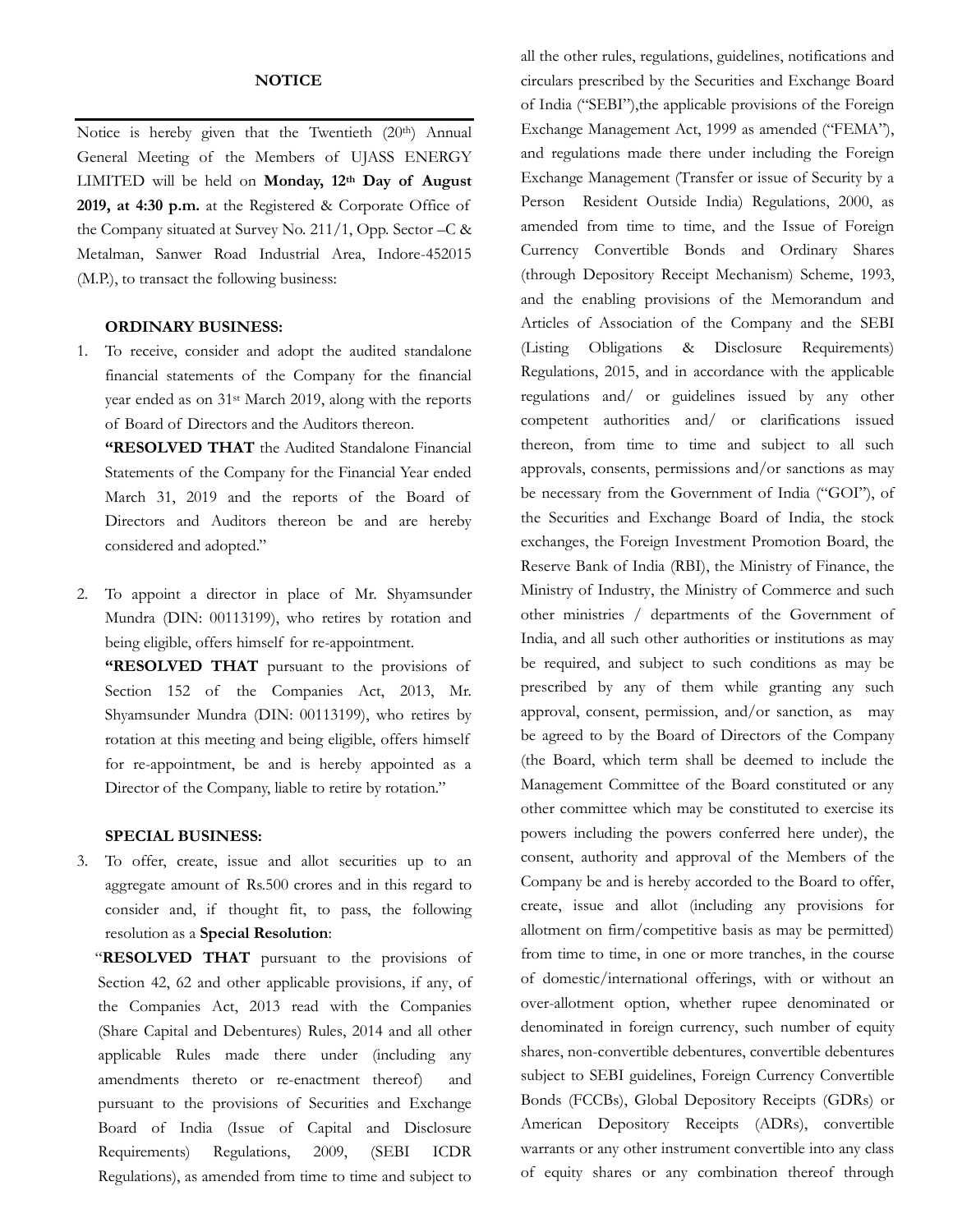Further Public Offer, Rights Issue, Preferential Offer, Private Placement or through Commercial paper subject to guidelines issued by Reserve Bank of India for such an issue, as may be deemed fit by the Board in one or more tranches, to all eligible investors including but not limited to members, promoters, directors or their relatives/associates, Indian public, Bodies Corporate, employees, Qualified Institutional Buyers, Mutual Funds, Venture Capital Funds, Banks and other institutional investors, Non- Resident Indians, Overseas Corporate Bodies, Foreign Institutional Investors, Foreign Venture Capital Investors, Foreign Nationals, etc up to an aggregate amount of Rs.500 crores (Rupees Five Hundred Crores) (or equivalent thereof in one or more foreign currency), inclusive of premium of such issue and allotment of securities may be made in one or more tranches, in such manner and on such terms and conditions as may be determined by the Board at the time of the issue and allotment of such securities and such Securities may be issued at a discount of up to 5% (or more as may be prescribed under SEBI Regulations), on the price determined in accordance with the pricing formula."

**"RESOLVED FURTHER THAT** the Board be and is hereby authorized to issue and allot such number of equity shares as may be required to be issued and allotted upon conversion or exchange of the Securities as may be necessary in accordance with the terms of the offering, all such shares ranking *pari passu* with the existing equity shares of the Company in all respects including dividend and the equity shares / Securities to be so offered, issued and allotted shall be subject to the provisions of the Memorandum and Articles of Association of the Company."

**"RESOLVED FURTHER THAT** the relevant date for determining the pricing of the equity shares (or of the underlying equity shares) proposed to be issued, in accordance with the provisions of the SEBI Regulations shall be, in case of issuance of equity shares of the Company, the date of the meeting in which the Board of the Company or the Committee of Directors duly authorized by the Board of the Company decides to open the proposed issue and in case of issuance of convertible securities which are convertible/ exchangeable into equity shares of the Company at a later date either the date of the meeting in which the Board decides to open the issue of such convertible securities or the date on which the

holders of such convertible securities become entitled to apply for equity shares of the Company."

**"RESOLVED FURTHER THAT** the allotment of Securities or a combination of Securities shall be completed within a period of twelve months from the date of passing of this resolution or such other time as may be allowed under SEBI Regulations and further the Securities shall not be eligible to be sold for a period of twelve months from the date of allotment except on a recognized stock exchange or as prescribed under SEBI Regulations."

**"RESOLVED FURTHER THAT** the number and/or conversion price in relation to equity shares that may be issued and allotted on conversion, if any, of the Securities that may be issued through the 'Qualified Institutions Placement' in accordance with the SEBI Regulations and also through Foreign Currency Convertible Bonds (FCCBs), Global Depository Receipts (GDRs) or American Depository Receipts (ADRs), shall be appropriately adjusted for corporate actions such as bonus issue, rights issue, split and consolidation of share capital, merger, demerger, transfer of undertaking, sale of division or any such capital or corporate restructuring."

**"RESOLVED FURTHER THAT** without prejudice to the generality of the above, subject to applicable laws and subject to approval, consents, permissions, if any of any governmental body, authority or regulatory institution including any conditions as may be prescribed in granting such approval or permissions by such governmental authority or regulatory institution, the aforesaid Securities may have such features and attributes or any terms or combination of terms that provide for the trade-ability and free transfer ability thereof in accordance with the prevailing practices in the capital markets including but not limited to the terms and conditions for issue of additional Securities and the Board be and is hereby authorized in its absolute discretion in such manner as it may deem fit, to dispose of such Securities that are not subscribed, subject to applicable law."

**"RESOLVED FURTHER THAT** the Board be and is hereby authorized to appoint the lead managers, underwriters, guarantors, depositories, custodians, registrars, stabilizing agent, escrow banks, trustees, bankers, advisors and all such agencies and intermediaries as may be involved or concerned in such offerings of the Securities and to remunerate them by way of commission,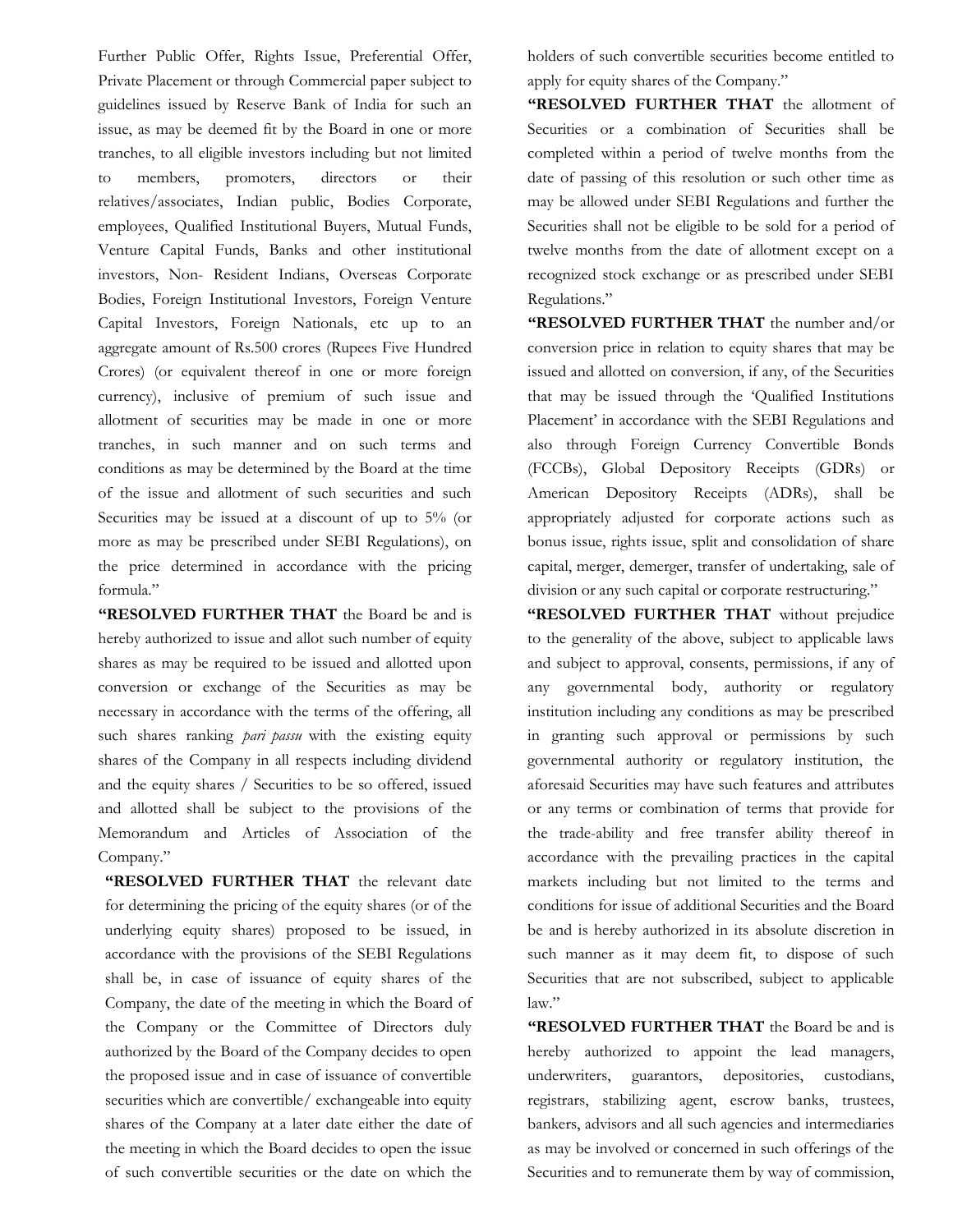brokerage, fees or the like and also to enter into and execute all such arrangements, agreements, memorandum, documents, etc. with Lead Manager(s) and to seek the listing of such securities."

**"RESOLVED FURTHER THAT** the Board be and is hereby authorized to form a Fund Raising Committee of the Board and to delegate all or any of its power to the Fund Raising Committee of the Board to give effect to the aforesaid resolutions and is authorized to take such steps and to do all such acts, deeds, matters and things and accept any alterations or modification(s) as they may deem fit and proper and give such directions as may be necessary to settle any question or difficulty that may arise in regard to issue and allotment of equity shares and / or Securities."

**"RESOLVED FURTHER THAT** Mr. Anurag Mundra and Mr. Vikalp Mundra, Jt. Managing Directors and Ms. Saloni Naidu, Company Secretary of the Company be and are hereby jointly and / or severally authorized to do all such acts, deeds and things as may be necessary for giving effect to this resolution, whether incidental or ancillary thereto."

## **By order of the Board**

| Regis: Off:                           | Saloni Naidu      |
|---------------------------------------|-------------------|
| Survey No. 211/1                      | Company Secretary |
| Opp. Sec-C & Metalman                 | ACS:59058         |
| Sanwer Road, Industrial Area          |                   |
| Indore- 452015. (M.P.)                |                   |
| Tel.: 0731-4715300; Fax: 0731-4715344 |                   |
| Website: www.ujaas.com                |                   |
| CIN: L31200MP1999PLC013571            |                   |
| E-mail: info@ujaas.com                |                   |
| Indore, 15.07.2019                    |                   |
| <b>NOTES:</b>                         |                   |

- 1. An Explanatory Statement pursuant to Section 102 of the Companies Act, 2013 relating to the Special Business to be transacted at the Annual General Meeting (AGM) is annexed hereto.
- 2. **A MEMBER ENTITLED TO ATTEND AND VOTE AT THE ANNUAL GENERAL MEETING IS ENTITLED TO APPOINT A PROXY TO ATTEND AND VOTE ON POLL INSTEAD OF HIMSELF/ HERSELF AND THE PROXY NEED NOT BE A MEMBER OF THE COMPANY**. Pursuant to Section 105(1) of the Companies Act, 2013, read with Rule 19 of Companies (Management and Administration) Rules, 2014 a person can act as a proxy

on behalf of Members not exceeding 50(fifty) in number and holding in aggregate not more than 10(ten) percent of the total share capital of the Company carrying voting rights. In the case of a Member holding more than 10(ten) percent of the total share capital of the Company carrying voting rights, may appoint a single person as proxy and such a person shall not act as a proxy for any other person or shareholder. The holder of proxy shall prove his identity at the time of attending the meeting.

- 3. Proxy form duly stamped and executed in order to be effective, must reach the registered office of the Company not less than 48 hours before the time of commencement of the Annual General Meeting. Proxy form for the AGM is enclosed.
- 4. The Members/Representative/ Proxy(s) are requested to bring attendance slip, as enclosed, duly filled in, together with their copy of the notice convening the Annual General Meeting.
- 5. In case of joint holders attending the Meeting, only such joint holder who is higher in order of names will be entitled to vote.
- 6. Corporate members intending to send their authorized representatives to attend the meeting are requested to send to the Company a certified copy of the Board resolution pursuant to Section 113 of the Companies Act, 2013 authorizing their representative to attend and vote on their behalf at the meeting.
- 7. All documents referred to in the above notice and explanatory statement are available for inspection at the registered office of the Company on all working days (except Saturday, Sundays and Public holidays) during working hours upto the date of the Annual General Meeting.
- 8. M/s Smak & Co., , Chartered Accountants, Indore (Firm Reg. No 020120C) have been acting as the Statutory Auditors of the Company since conclusion of the 18th Annual General Meeting (AGM) of the Company held on 19th September, 2017. They were appointed for a period of five consecutive years commencing from the conclusion of the 18<sup>th</sup> Annual General Meeting till the conclusion of the 23rd Annual General Meeting of the Company, subject to ratification by the members of the Company at every Annual General Meeting.

Pursuant to notification of certain sections of Companies (Amendment) Act, 2017, on May 07, 2018, the requirement of ratification of auditors by the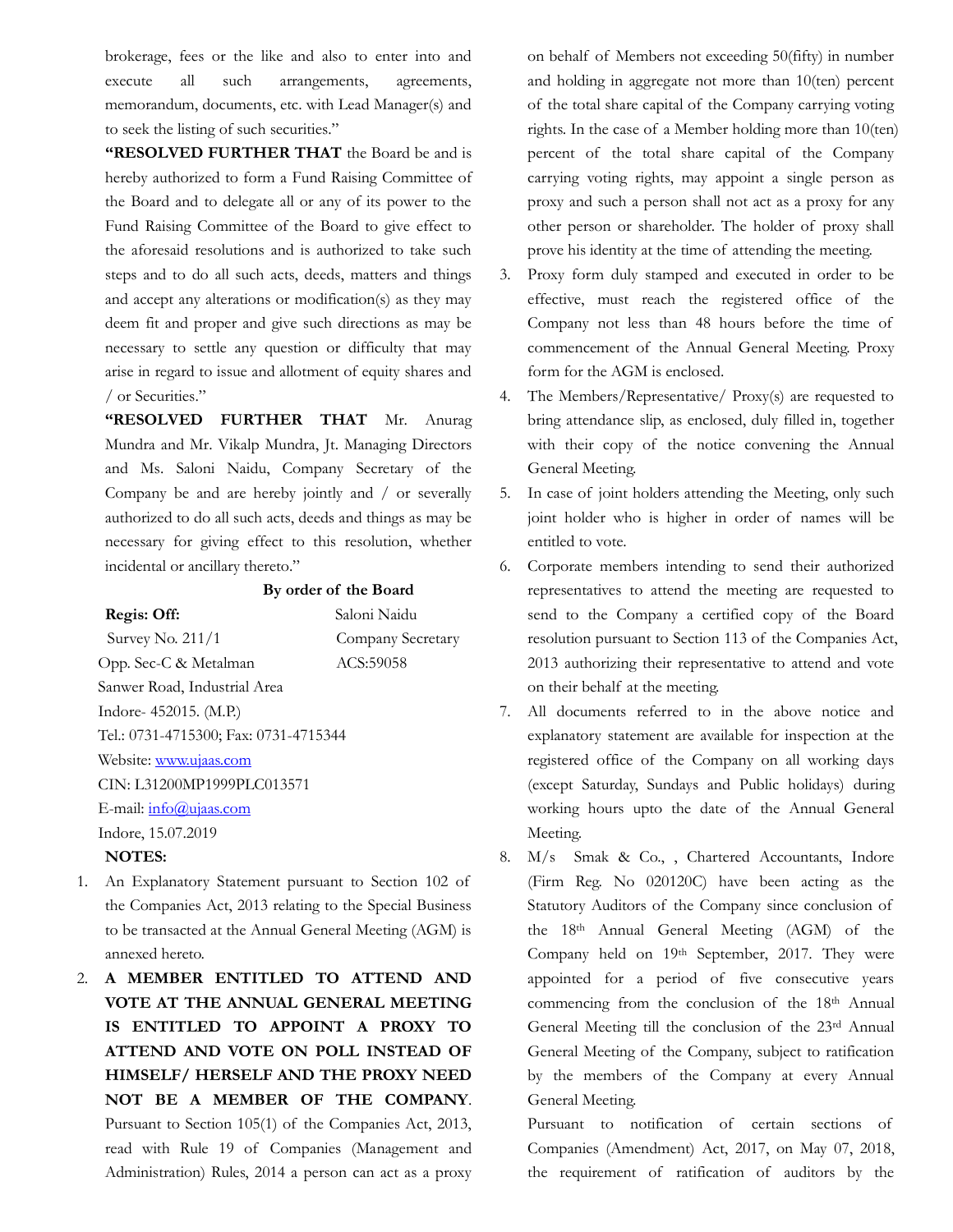members is no longer required. Taking into consideration this recent amendment, the annual ratification will not be sought from this year onwards.

- 9. The Register of Directors and Key Managerial Personnel and their shareholding maintained under Section 170 of the Companies Act, 2013, the Register of Contracts or arrangements in which Directors are interested under Section 189 of the Companies Act, 2013 will be available for inspection by the Members at the AGM.
- 10. The Register of Members and Share Transfer Books of the Company will remain closed from Tuesday, August 6, 2019 to Monday, August 12, 2019 (both days inclusive) for the purpose of Annual General Meeting.
- 11. Members are requested to forward their queries on the subjects to the Company Secretary at the Corporate Office Address or mail at  $cs@$ ujaas.com at least 10 days in advance so as to enable the Company to furnish information/ replies/clarification at the Annual General Meeting.
- 12. Pursuant to section 72 of the Companies Act, 2013 and with Rule 19(1) of the Companies (Share Capital and Debentures) Rules, 2014, Members holding shares and physical form and desirous of making a nomination in respect of their shareholding in the Company are requested to submit the details to the Registrar and Share Transfer Agent or the Secretarial Department of the Company at its Registered Office, in prescribed Form SH-13. Members holding shares in demat form may contact their Depository participants for recording the same.
- 13. In all correspondence with the Company or with its Registrar & Share Transfer Agent members are requested to quote their folio number and in case the shares are held in dematerialized form, they must quote their Client ID Number and DPID Number.
- 14. To support the 'Green Initiation, the Members who have not registered their e-mail addresses are requested to register the same with their Depositories or with our Registrar "Bigshare Services Pvt. Ltd." Regd. Off: 1st Floor Bharat Tin Works Building, Opp. Vasant Oasis Makwana Road, Marol, Andheri East Mumbai 400059, Maharashtra. Email: [investor@bigshareonline.com](mailto:ivestor@bigshareonline.com)
- 15. Members holding shares in electronic form are requested to intimate immediately any change/correct in their address or bank mandates to their Depository Participants with whom they are maintaining their demat accounts. Members holding shares in physical form are

requested to advise any change in their address or bank mandates immediately to the Company / Registrar.

- 16. The copy of the Notice along with the Annual Report is being sent through electronic mode to all the members whose email address are registered with the Company/Depository Participants(s) unless any member has requested for a physical copy of the same. For members who have not registered their email address, physical copies of the Annual Report are being sent in the permitted mode.
- 17. The Details as required under Regulation 36 (3) of the SEBI (Listing Obligations and Disclosure Requirements) Regulations, 2015 ("the SEBI (LODR) Regulations", 2015), of the persons seeking re-appointment as Director under Item No.2 of the Notice, is also annexed and forms part of this Notice.
- 18. Non-resident Indian shareholders are requested to inform about the change in the residential status on return to India with other details like particulars of their bank account maintained in India with complete name, branch, account type, account number and address of the bank with pin code number, if not furnished earlier for permanent settlement to our Share Transfer Agent or the concerned Depository Participant, as the case may be, immediately.
- 19. The Securities and Exchange Board of India (SEBI) has mandated the submission of Permanent Account Number (PAN) by every participant in securities market. Members holding shares in electronic form are, therefore, requested to submit their PAN to their Depository Participants with whom they are maintaining their demat accounts. Members holding shares in physical form can submit their PAN to the Company / Registrar.
- 20. The Investors who have not yet encashed / claimed the Dividend, are requested to encash /claim the Dividend immediately. In terms of Section 124 of the Companies Act, 2013, the Company shall be required to transfer the unclaimed/unpaid Dividend of the Company on the expiry of seven years from the date it became due for payment to the "Investor Education and Protection Fund" and subsequently the shareholders shall not have any right to claim the said refund from the Company or from the said Fund. The Company has uploaded the details of unpaid and unclaimed dividend lying with the Company as on September 18, 2018 (date of last Annual General Meeting) on the website of the Company at [http://ujaas.com/unclaimed-dividend/.](http://ujaas.com/unclaimed-dividend/)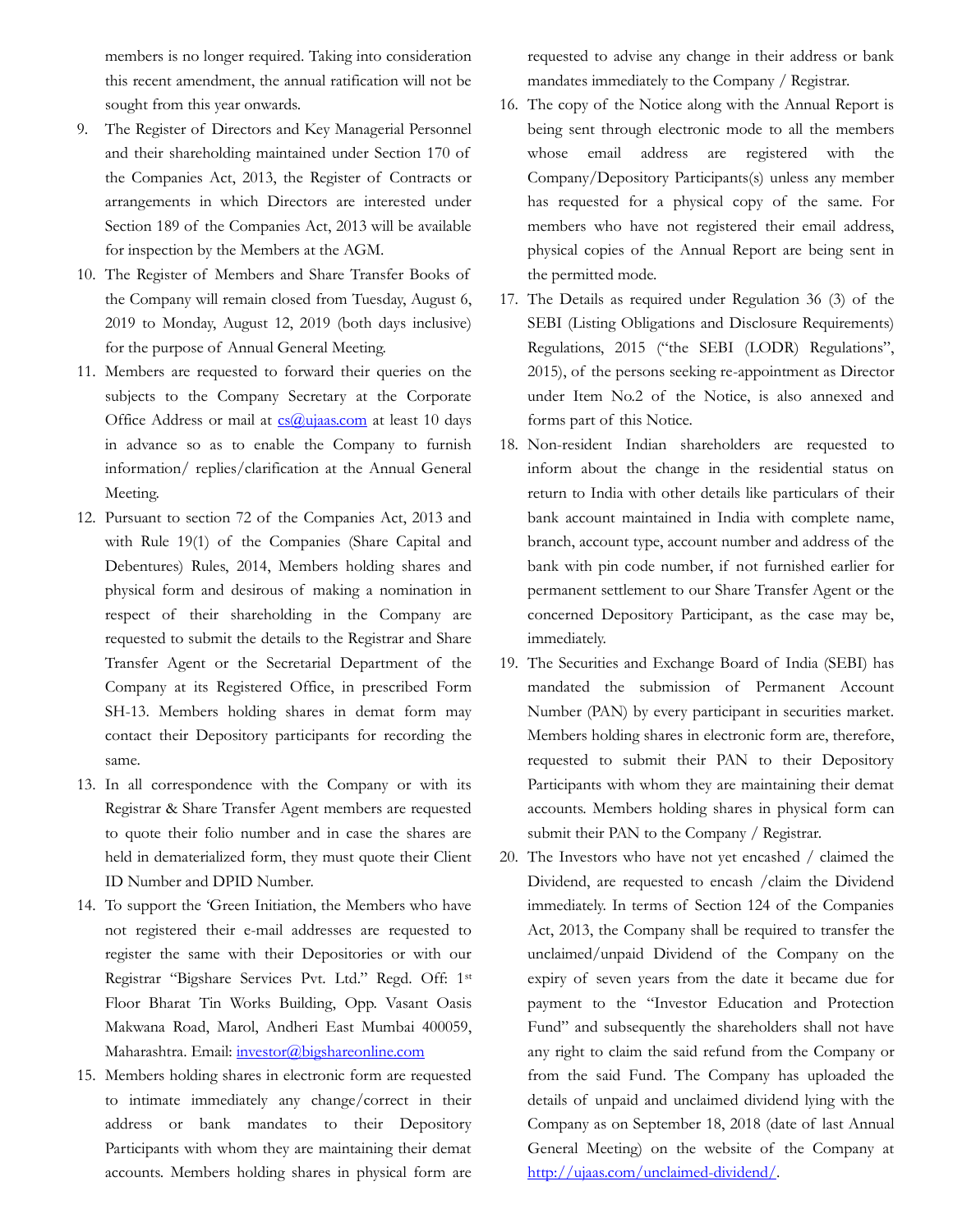| Financial Year            | Unclaimed/un-encashed | Due date of transfer to Investor |
|---------------------------|-----------------------|----------------------------------|
|                           | Dividend amount as on | Education and Protection Fund    |
|                           | 31.03.2019 (Amount in |                                  |
|                           | $Rs.$ )               |                                  |
| 2012-13(Interim Dividend) | 5648.50               | 18 <sup>th</sup> September, 2019 |
| 2012-13(Final Dividend)   | 1,41,740.40           | $31st$ August, 2020              |
| 2013-14(Final Dividend)   | 282875.00             | 01 <sup>st</sup> November, 2021  |
| 2014-15(Final Dividend)   | 96,645.10             | 29th October, 2022               |
| 2015-16(Interim Dividend) | 67,429.17             | $15th$ April, 2023               |
| 2016-17(Final Dividend)   | 65,678.30             | $25th$ October, 2024             |
|                           |                       |                                  |

21. The details of the Un-encashed/Un-claimed above-mentioned Dividend are as under:

(i) The voting period begins on **Friday, 9 th August, 2019 at 9:00 a.m.** and ends on **Sunday, 11th August, 2019 at** 

22. In compliance with Section 108 of the Companies Act, 2013, Rule 20 of the Companies (Management and Administration) Rules, 2014, substituted by the Companies (Management and Administration) Amendment Rules, 2015, and Regulation 44 of the SEBI (LODR) Regulations, 2015, the Company has provided a facility to the members to exercise their votes electronically through electronic voting service facility arranged by **Central Depository Services (India) Limited (CDSL).** The facility for voting, through Ballot Paper, will be also made available at the AGM and the members attending the AGM who have not already cast their votes by remote e-voting shall be able to exercise their right at the AGM through ballot paper. Members who have cast their votes by remote e-voting prior to the AGM may attend the AGM but shall not be entitled to cast their votes again. The instructions for e-voting are annexed to the Notice.

### **PROCEDURE FOR REMOTE E-VOTING:**

The Instructions for Shareholders voting Electronically

**5:00 p.m.** During this period shareholder's of the Company, holding shares either in physical form or in dematerialized form, as on the cut-off date (record date) **Tuesday, 6th August, 2019** may cast their vote electronically. The e-voting module shall be disabled by CDSL for voting thereafter.

- The shareholders should log on to the e-voting website [www.evotingindia.com.](http://www.evotingindia.com/)
- (iii) Click on Shareholders.
- (iv) Now Enter your User ID
	- a. For CDSL: 16 digits beneficiary ID,
	- b. For NSDL: 8 Character DP ID followed by 8 Digits Client ID,
	- c. Members holding shares in Physical Form should enter Folio Number registered with the Company.
- (v) Next enter the Image Verification as displayed and Click on Login.
- (vi) If you are holding shares in demat form and had logged on to [www.evotingindia.com](http://www.evotingindia.com/) and voted on an earlier voting of any company, then your existing password is to be used.

|                          | For Members holding shares in Demat Form and Physical Form                                                                                                                                                                                                      |
|--------------------------|-----------------------------------------------------------------------------------------------------------------------------------------------------------------------------------------------------------------------------------------------------------------|
|                          | Enter your 10 digit alpha-numeric PAN issued by Income Tax Department (Applicable for both demat shareholders as well as<br>physical shareholders)                                                                                                              |
|                          | • Members who have not updated their PAN with the Company/Depository Participant are requested to use the first two letters of<br>their name and the 8 digits of the sequence number in the PAN field.                                                          |
|                          | • In case the sequence number is less than 8 digits enter the applicable number of 0's before the number after the first two characters<br>of the name in CAPITAL letters. Eg. If your name is Ramesh Kumar with sequence number 1 then enter RA00000001 in the |
|                          | PAN field.                                                                                                                                                                                                                                                      |
|                          | Enter the Dividend Bank Details or Date of Birth (in dd/mm/yyyy format) as recorded in your demat account or in the company                                                                                                                                     |
| Dividend Bank Details or | records in order to login.                                                                                                                                                                                                                                      |
| Date of Birth (DOB)      | • If both the details are not recorded with the depository or company please enter the member id / folio number in the Dividend Bank                                                                                                                            |
|                          | details field as mentioned in instruction (iv).                                                                                                                                                                                                                 |

are as under:

(vii) If you are a first time user follow the steps given below: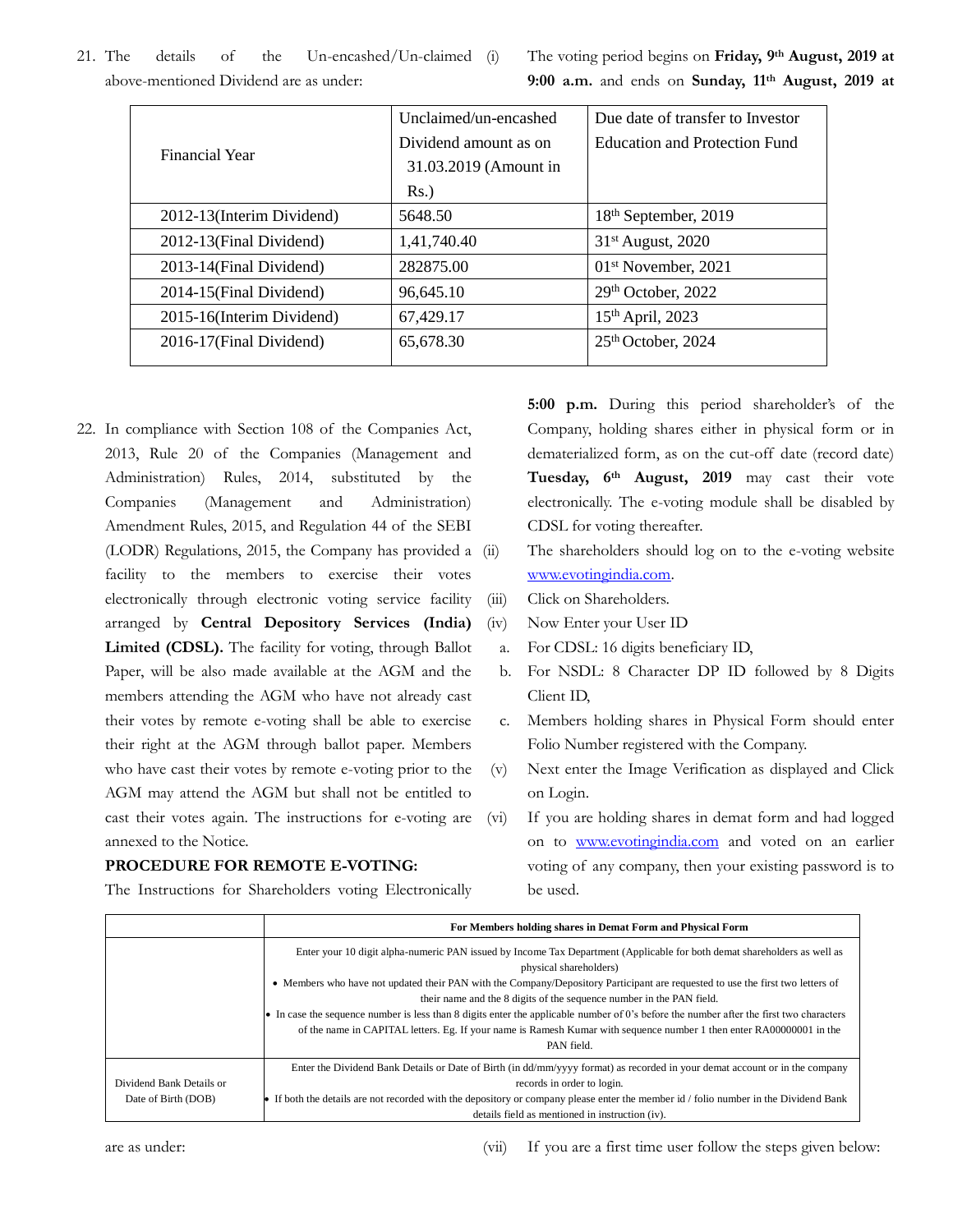- (viii) After entering these details appropriately, click on "SUBMIT" tab.
- (ix) Members holding shares in physical form will then directly reach the Company selection screen. However, members holding shares in demat form will now reach 'Password Creation' menu wherein they are required to mandatorily enter their login password in the new password field. Kindly note that this password is to be also used by the demat holders for voting for resolutions of any other company on which they are eligible to vote, provided that company opts for e-voting through CDSL platform. It is strongly recommended not to share your password with any other person and take utmost care to keep your password confidential.
- (x) For Members holding shares in physical form, the details can be used only for e-voting on the resolutions contained in this Notice.
- (xi) Click on the EVSN of Ujaas Energy Limited on which you choose to vote.
- (xii) On the voting page, you will see "RESOLUTION DESCRIPTION" and against the same the option "YES/NO" for voting. Select the option YES or NO as desired. The option YES implies that you assent to the Resolution and option NO implies that you dissent to the Resolution.
- (xiii) Click on the "RESOLUTIONS FILE LINK" if you wish to view the entire Resolution details.
- (xiv) After selecting the resolution you have decided to vote on, click on "SUBMIT". A confirmation box will be displayed. If you wish to confirm your vote, click on "OK", else to change your vote, click on "CANCEL" and accordingly modify your vote.
- (xv) Once you "CONFIRM" your vote on the resolution, you will not be allowed to modify your vote.
- (xvi) You can also take a print of the votes cast by clicking on "Click here to print" option on the Voting page.
- (xvii) If a demat account holder has forgotten the login password then Enter the User ID and the image verification code and click on Forgot Password & enter the details as prompted by the system.
- (xviii) Shareholders can also cast their vote using CDSL's mobile app m-Voting available for android based mobiles. The m-Voting app can be downloaded from Google Play Store, Windows and Apple smart phones. Please follow the instructions as prompted by the mobile app while voting on your mobile.
- (xix) Note for Non Individual Shareholders and Custodians
- Non-Individual shareholders (i.e. other than Individuals, HUF, NRI etc.) and Custodian are required to log on to [www.evotingindia.com](http://www.evotingindia.com/) and register themselves as Corporates.
- A scanned copy of the Registration Form bearing the stamp and sign of the entity should be emailed to [helpdesk.evoting@cdslindia.com.](mailto:helpdesk.evoting@cdslindia.com)
- After receiving the login details a Compliance User should be created using the admin login and password. The Compliance User would be able to link the account(s) for which they wish to vote on.
- The list of accounts linked in the login should be mailed to helpdesk.evoting@cdslindia.com and on approval of the accounts they would be able to cast their vote.
- A scanned copy of the Board Resolution and Power of Attorney (POA) which they have issued in favour of the Custodian, if any, should be uploaded in PDF format in the system for the scrutinizer to verify the same.

(xx) In case you have any queries or issues regarding e-voting, you may refer the Frequently Asked Questions ("FAQs") and e-voting manual available at [www.evotingindia.com,](http://www.evotingindia.com/) under help section or write an email to [helpdesk.evoting@cdslindia.com.](mailto:helpdesk.evoting@cdslindia.com)

> **IN CASE OF MEMBERS RECEIVING THE PHYSICAL COPY:**

- Please follow all the steps from Sr. No.(i) to (xvii). **VOTING AT ANNUAL GENERAL MEETING**
- $\triangleright$  Facility of voting through Ballot Paper shall also be made available at the meeting. Members Attending the meeting, who have not cast their vote by e-voting shall be able to exercise their right of casting vote at the meeting.
- $\triangleright$  Members who have cast their vote by evoting prior to the meeting may also attend the meeting, but shall not be entitled to vote again at the Annual General Meeting.
- **Members holding shares in physical form are requested to note that as per the SEBI circular vide Notification No. SEBI/LAD-NRO/ GN/2018/24 released by SEBI on 8th June, 2018, except in case of transmission or transposition of securities, requests for effecting transfer of securities shall not be processed unless the securities are held in the dematerialized form with a depository. This shall come into force from 4th December, 2018. Therefore, Members holding shares in physical form are requested to consider converting their holdings to dematerialized form**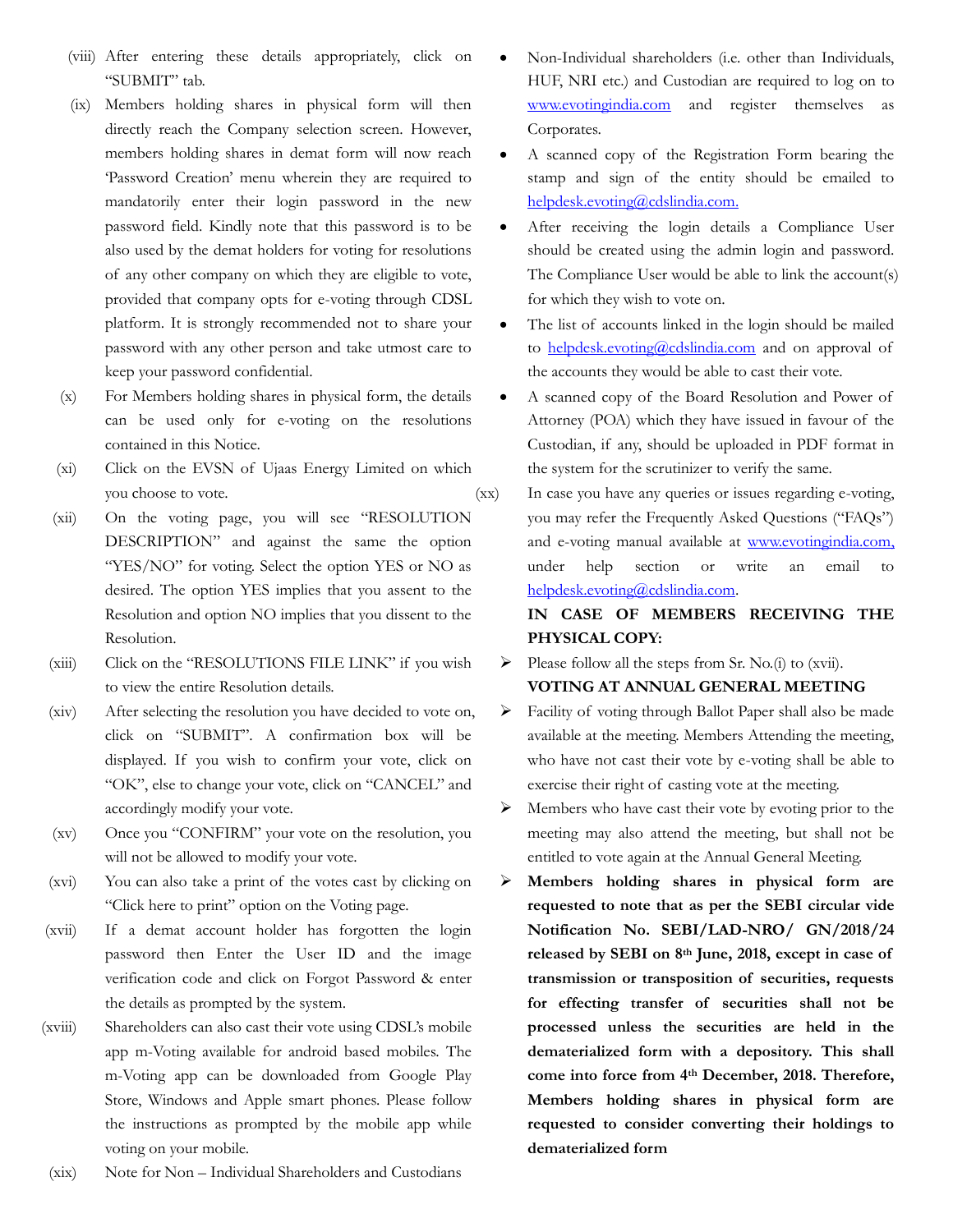### **OTHER INSTRUCTIONS**

- 1. The evoting period commences on **Friday, 9th August, 2019 at (9:00 a.m. IST)** and ends on Sunday, 11<sup>th</sup> August, 2019 at (5:00 p.m. IST) **.** During this period, Members holding shares either in physical form or in dematerialized form, as on **Tuesday, 6th August, 2019 i.e.,** cut-off date, may cast their votes electronically. The e-voting module shall be disabled by CDSL for voting thereafter. Once the vote on a resolution is cast by the Member, he/she shall not be allowed to change it subsequently or cast vote again.
- 2. The Voting rights of Members shall be in proportion to their shares in the paid-up equity share capital of the Company as on the cut-off date. A person, whose name is recorded in the register of members or in the register of beneficial owners maintained by the depositories as on the cut-off date only shall be entitled to avail the facility of voting, either through remote evoting or voting at the meeting through poll paper.
- 3. Any person who acquires shares of the Company and becomes a Member of the Company after the dispatch of this Notice of the Annual General Meeting and holds shares as on the **cut-off date i.e. Tuesday, 6th August, 2019** may obtain the login id and password by sending a request at [helpdesk.evoting@cdslindia.com](mailto:helpdesk.evoting@cdslindia.com) . However, if you are already registered with CDSL for e-voting then you can use your existing user ID and password for casting your vote. If you have forgotten your password, you may reset your password by using "Forgot User Details / Password" option available on [www.evotingindia.co.in](http://www.evotingindia.co.in/)
- 4. M/s. Ashish Karodia and Co., Practicing Company Secretary (CP No. 6375, membership no. F6549) has been appointed as the Scrutinizer to scrutinize the evoting process in a fair and transparent manner and to scrutinize the poll at the AGM venue.
- 5. The Scrutinizer shall, immediately after the conclusion of voting at the AGM, first count the votes cast at the meeting, thereafter unblock the votes cast through remote evoting in the presence of atleast two witnesses not in the employment of the Company and make, not later than 48hours of conclusion of the meeting, consolidated Scrutinizer's report of the total votes cast in favor or against, if any, to the Chairman or a person authorized by him in writing who shall countersign the same. The result declared along with the Scrutinizer's Report shall be placed on the Company's website

[www.ujaas.com](http://www.ujaas.com/) and on the website of CDSL [www.evotingindia.co.in](http://www.evotingindia.co.in/) immediately. The Company shall simultaneously forward the results to the National Stock Exchange of India Limited and BSE Limited, where the shares of the Company are listed.

6. For security reasons and for proper conduct of the Meeting, entry to the place of the meeting will be regulated by the Attendance Slip, which is annexed to the Proxy Form. Members / Proxies are requested to bring their Attendance Slip complete in all respects and signed at the place provided and hand it over at the entrance of the Meeting venue. A route map giving directions to reach the venue of the Twentieth AGM is given at the end of the Notice.

## **EXPLANATORY STATEMENT PURSUANT TO SECTION 102 OF THE COMPANIES ACT, 2013 Item No. 3:**

The Company is in the business of Solar Energy Power Generation. The Board of Directors is of the opinion that the Company requires additional funds to meet with the needs of growing business, in addition to the funds raised internally and through debt from banks and financial institutions. Hence it is imperative to have enabling approvals to raise a part of the funding requirements for the said purposes as well as for such other corporate purposes as may be permitted under applicable laws through the issue of appropriate securities as defined in the resolution, in Indian or international markets.

Accordingly, It is proposed to raise funds of upto Rs.500 crores in one or more tranches through a mix of equity/equity-linked instruments, as may be appropriate. The Members' approval is sought for the issue of such number of Equity Shares, Global Depository Receipts (GDRs), American Depository Receipts (ADRs), Foreign Currency Convertible Bonds (FCCBs), and/or Equity Shares through Depository Receipt Mechanism and/or Fully Convertible Debentures (FCDs) and/or Non Convertible Debentures (NCDs) with warrants, or any other financial instruments convertible into or linked to Equity Shares and/or any other instruments and/or combination of instruments with or without detachable warrants with a right exercisable by the warrant holders to convert or subscribe to the Equity Shares or otherwise, in registered or bearer form or any combination of Securities through public issue(s), private placement(s) or a combination thereof, including issuance of Securities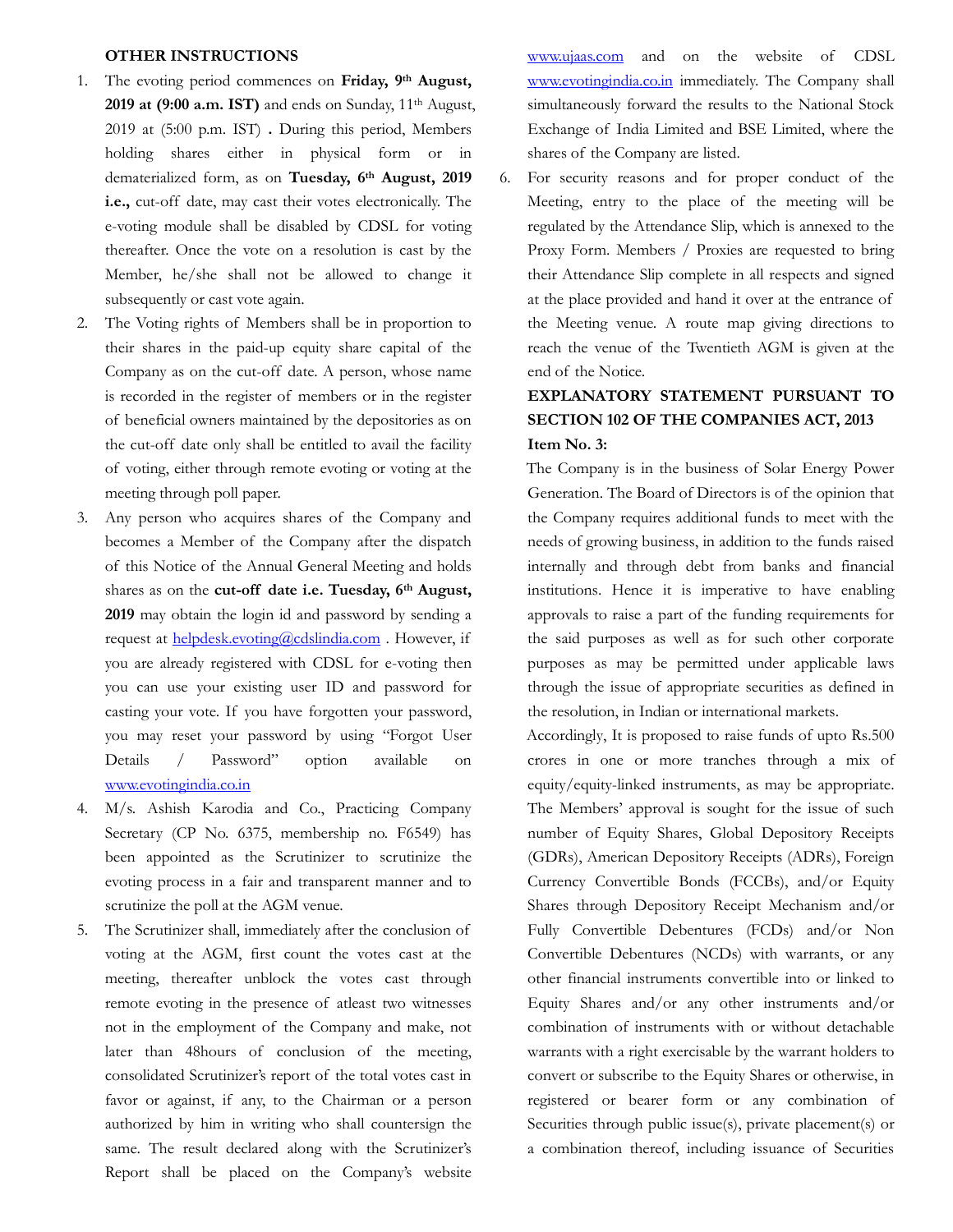through a Qualified Institutions Placement under Chapter VIII of the SEBI ICDR Regulations.

The Board may in their discretion adopt any one or more of the mechanisms prescribed above to meet its objectives as stated in the aforesaid paragraphs without the need for fresh approval from the shareholders of the Company.

The pricing of the Securities that may be issued to qualified institutional buyers and to other buyers under the Private Placement shall be freely determined subject to such price not being less than the price calculated in accordance with the SEBI ICDR Regulations. The Company may, in accordance with applicable law, offer a discount of not more than 5% or such percentage as permitted under applicable law on the price determined pursuant to the SEBI ICDR Regulations. The "Relevant Date" for this purpose will be the date when the Board or the Committee of the Board thereof decides to open the Issue for subscription.

The Special Resolution also seeks to give the Board powers to issue Securities in one or more tranche or tranches, at such time or times, at such price or prices and to such person(s) including institutions, incorporated bodies and/or individuals or otherwise as the Board in its absolute discretion deem fit. The detailed terms and conditions for the issue(s)/offering(s) will be determined by the Board or its committee in its sole discretion in consultation with the advisors, lead managers, underwriters and such other authority or authorities as may be necessary considering the prevailing market conditions and in accordance with the applicable provisions of law and other relevant factors.

The Equity Shares allotted or arising out of conversion of any Securities would be listed. The offer/issue/allotment/conversion/redemption would be subject to the availability of regulatory approvals, if any. The conversion of Securities held by foreign investors into Equity Shares would be subject to the applicable foreign investment cap and relevant foreign exchange regulations. As and when the Board does take a decision on matters on which it has the discretion, necessary disclosures will be made to the stock exchanges as may be required under the

provisions of the Listing Regulations. consent of the shareholders is being sought pursuant to the provisions of Sections 42, 62 and other applicable provisions of the Companies Act, 2013 as well as applicable Rules notified by the Ministry of Corporate Affairs and in terms of the provisions of the Listing Regulations. Section 62(1)(c) of the Companies Act, 2013, provides, inter alia, that when it is proposed to increase the issued capital of a company by allotment of further Equity Shares, such further Equity Shares shall be offered to the existing shareholders of such company in the manner laid down in Section 62 of the Companies Act, 2013 unless the shareholders in a General Meeting decide otherwise. Since, the Special Resolution proposed in the business of the Notice may result in the issue of Equity Shares of the Company to persons other than shareholders of the Company.

## **PROFILE OF DIRECTOR SEEKING RE-APPOINTMENT**

Information required under Regulation 36 of the SEBI (Listing Obligations and Disclosure Requirements) Regulations, 2015 and Secretarial Standard 2 (SS-2) with respect to the Director, seeking re-appointment are as under:

| <b>Name</b><br>of<br>the          | Mr. SHYAMSUNDER MUNDRA                   |  |
|-----------------------------------|------------------------------------------|--|
| <b>Director</b>                   | (DIN: 00113199)                          |  |
| Date of Birth                     | 04.11.1943                               |  |
| Age                               | 76                                       |  |
| Nationality                       | Indian                                   |  |
| Brief Profile of the              | He is<br>post Graduate in Electrical     |  |
| including<br>Director             | Engineering&BusinessAdministration.      |  |
| nature of expertise in            | His core competency lies in the field of |  |
| functional<br>specific            | Electrical Engineering. Before starting  |  |
| areas                             | his own venture, he worked in the State  |  |
|                                   | Electricity Board for 8 years. He is     |  |
|                                   | actively involved in Business & looks    |  |
|                                   | after, taxation & Strategies.            |  |
| No. of shares held in             | Given separate table below               |  |
| the Company as on                 |                                          |  |
| March 31, 2019                    |                                          |  |
| Directorships<br>in               | Nil                                      |  |
| otherlistedCompanies              |                                          |  |
| $\sqrt{2}$<br>Membership          | Please refer Corporate Governance        |  |
| Chairmanship of                   | Report                                   |  |
| Committees of<br>the              |                                          |  |
| other Boards                      |                                          |  |
| <b>Board</b><br>No.<br>$\alpha$ f | Please refer Corporate Governance        |  |
| attended<br>meetings              | Report                                   |  |
| during FY17-18                    |                                          |  |
| Inter se relationship             | He is Father of Mr. Vikalp Mundra &      |  |
| between the Directors             | Mr. Anurag Mundra, Jt. MD of Co.         |  |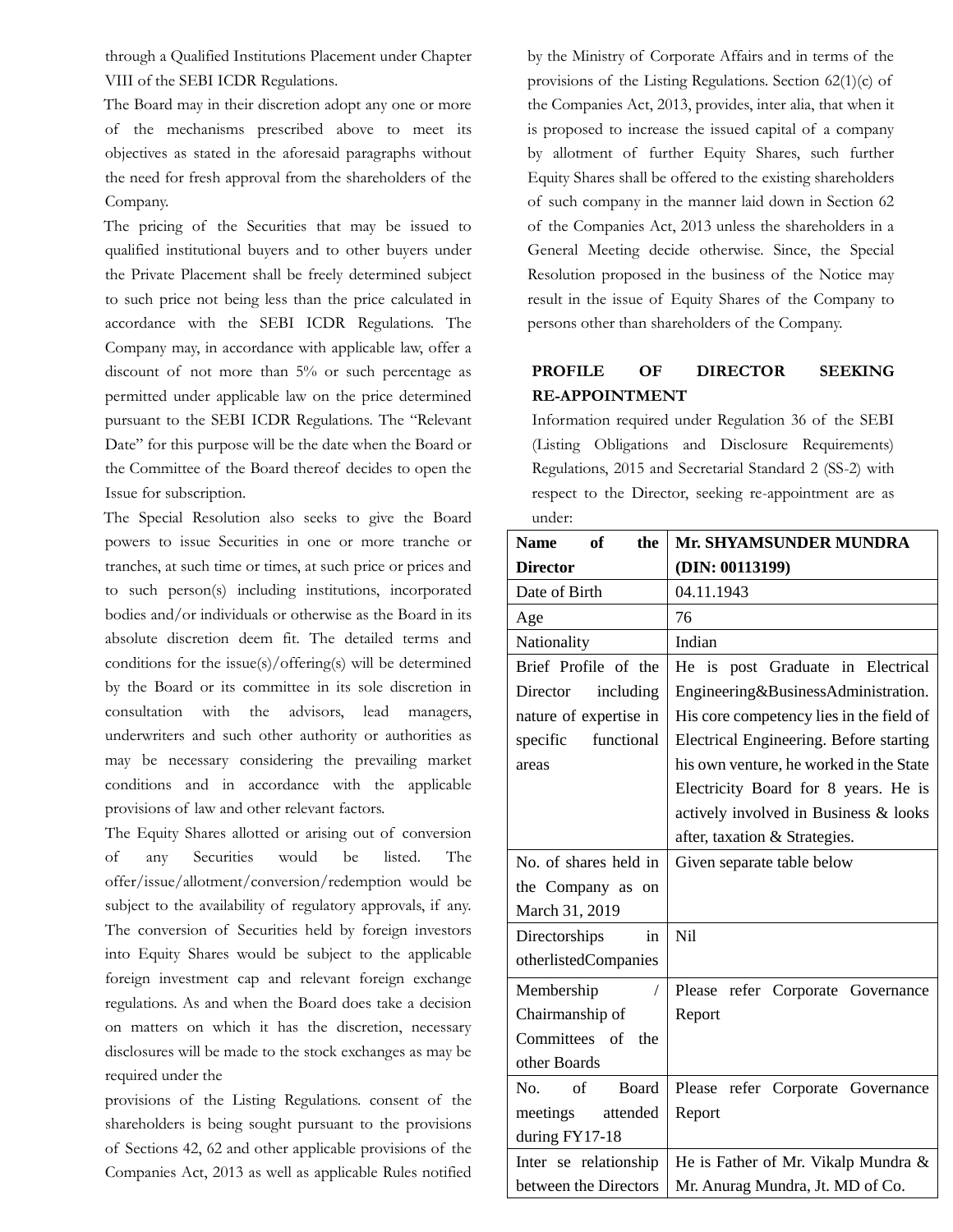## **DIRECTORS INTEREST:**

|                                 | Shareholding at the end of the year |                                     |                                                             |  |
|---------------------------------|-------------------------------------|-------------------------------------|-------------------------------------------------------------|--|
| <b>Name</b>                     | <b>No of Shares</b>                 | % of total Shares<br>of the Company | % of Shares<br>pledged/encumbered to total<br><b>Shares</b> |  |
| Mr. Shyam Sunder Mundra         | 48644880                            | 24.32                               | 0.00                                                        |  |
| Mr. Shyamsunder Gendalal Mundra | 49663880                            | 24.83                               | 0.00                                                        |  |
| Mr. Anurag Mundra               | 6416120                             | 3.21                                | 0.00                                                        |  |
| Mr. Vikalp Mundra               | 6605840                             | 3.30                                | 0.00                                                        |  |
| Mrs. Geeta Mundra               | 5448080                             | 2.72                                | 0.00                                                        |  |
| Mr. Vikalp S Mundra             | 2352000                             | 1.18                                | 0.00                                                        |  |
| Mrs. Vandana Mundra             | 1872000                             | 0.94                                | 0.00                                                        |  |
| Mr. Anurag S Mundra             | 436280                              | 0.22                                | 0.00                                                        |  |
| Mrs. Sarita Mundra              | 1200                                | 0.00                                | 0.00                                                        |  |
|                                 | 12, 14, 40, 280                     | 60.72                               | 0.00                                                        |  |